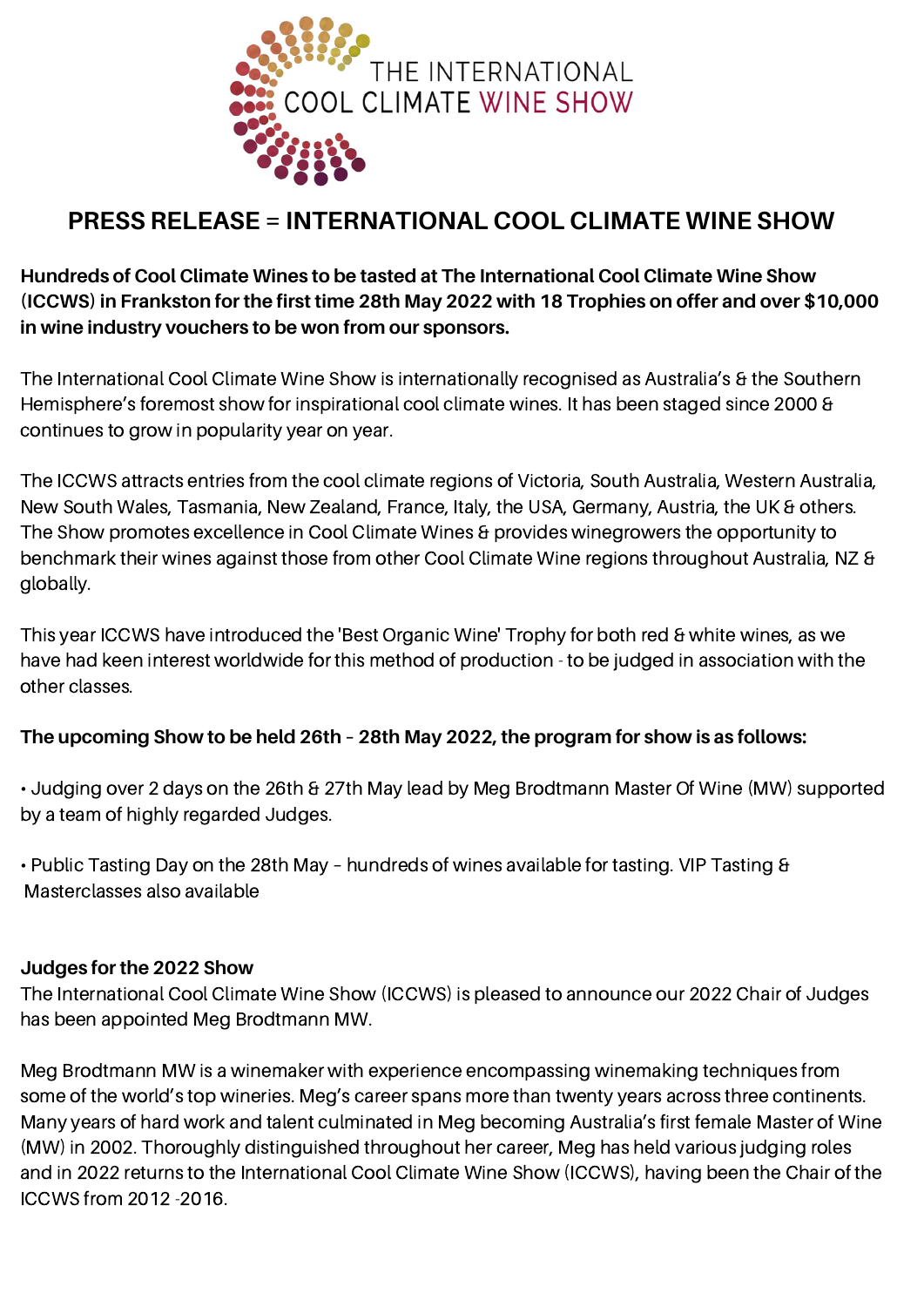Meg will be assisted by the following:

**Sarah Andrew Dip WSET (Hons**), Sarah is currently President of Sommeliers Australia, and is currently the Business Development Manager for WSET Australia & New Zealand & is actively involved in various wine & spirit shows around Australia.

**Sam Plunkett,** the leading winemaker heads up the team at Wines By Sam & has won numerous accolades including the first Cool Climate Red Wine to win the Great Australian Shiraz Challenge Trophy for "Australia's Best Shiraz".

**Scott McWilliam DipWSET**, a sixth-generation award-winning Winemaker & Liquor Business Professional. Scott is currently Global Family Ambassador & Educator for McWilliam's Wines & sits as a Board Representative for 'Australia's First Families of Wine." McWilliam's Wines Group. Scott regularly judges in International Wine Shows in Europe.

Other judges include:

**Christian Maier-** Sommelier for RACV Club & Resorts

**Loic Le Calvez** French born winemaker/consultant

**Mark Baulderstone** - Managing Director of RIEDEL Australia & New Zealand

**Matt Lugg,** a local Mornington Peninsula winemaker well conversed with European wine making now at Portsea Estate.

**Darren Wilcock** from Elgee Park & Baillieu brands having been the cellar door manager and now heads up the distribution of these well-established wines.

**The International Cool Climate Wine Show Public Tasting Day**, will be taking place on Saturday, May 28th at Functions by the Bay, in Frankston. We are very excited to be in this venue for the first time. Attendance per session is limited to 150 guests. Local Mornington Peninsula duo, Sundae Lane will be entertaining everyone with coastal vibes & Jazz tunes. All tickets must be prebooked online, via the link listed below - **unlike previous years, no tickets will be available at the door.** This is an 18 and over event. Guests will be asked to provide proof of Covid double vaccination prior to entry, or proof of exception. No refund will be provided to those who cannot provide this at the time of arrival.

### **Ticket cost to Public Tasting Date:**

\$50 per person (plus booking fee)

### **The ticket entitles you to:**

o A Riedel crystal wine glass, valued at \$27.50, for you to keep.

o A rare opportunity to access the styles, characteristics, and the latest trends of both local and international cool climate wines entered in the 2022 Show.

o Finger food, tea & coffee.

o The right to vote for the People's Choice Award.

### **Sessions available:**

Session 1: 2.00pm - 3.30pm Session 2: 4:00pm - 5:30pm **Purchase tickets via https://www.internationalcoolclimatewineshow.com/public**